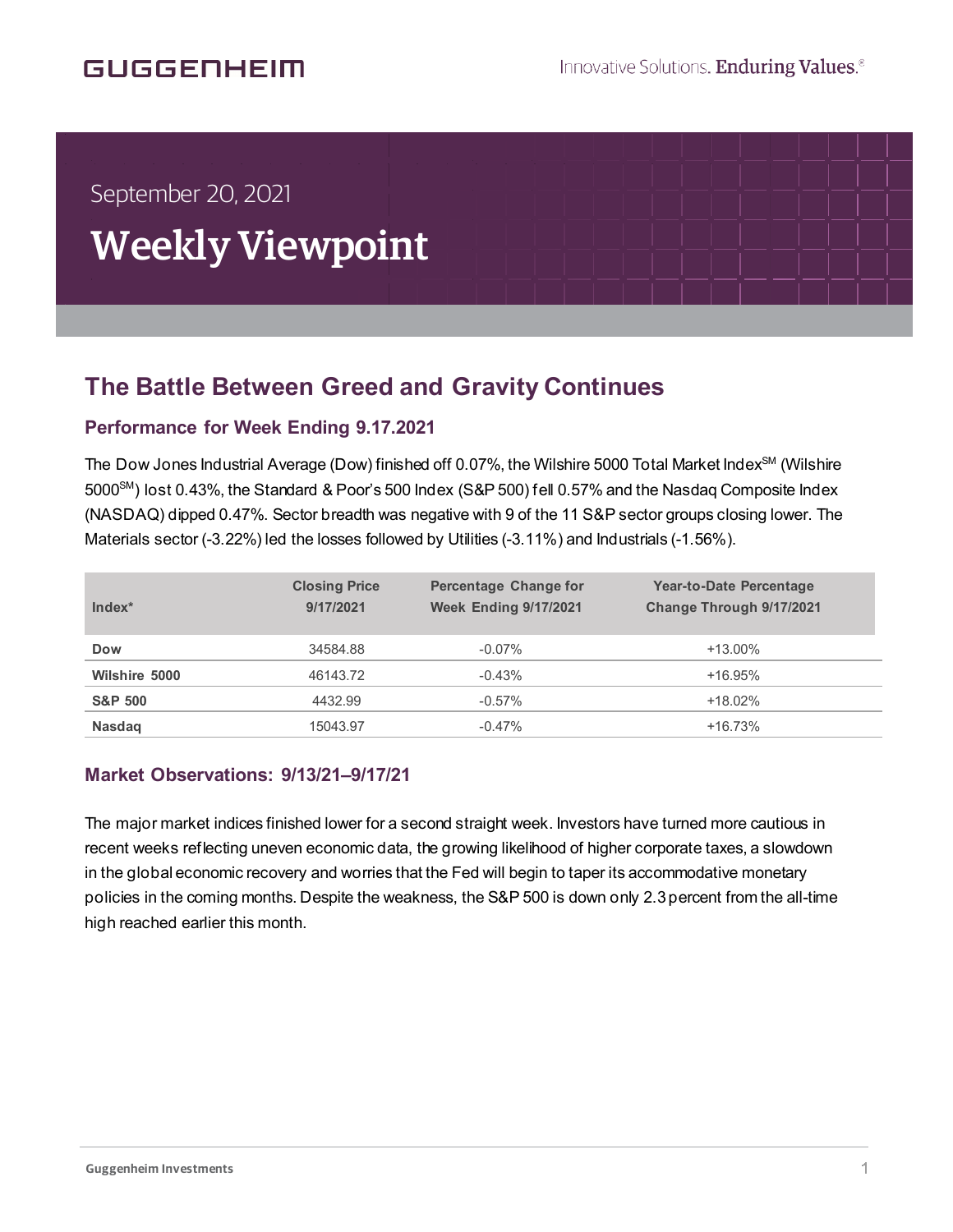**Contrarians Take Note:** Investor sentiment has also been dented. According to the American Association of Individual Investors (AAII) bullish sentiment has plunged to the lowest level since July 2020. In its latest weekly poll, the percent of investors who consider themselves bullish on the markets outlook plunged to 22.4% from 38.9% while bearish sentiment jumped to 39.3% from 27.2%. In its simplest form, investing is all about emotions–fear and greed–and these emotions also tend to be contrarian in nature, meaning investors tend to be the Greediest (Bullish) at or near market tops and most Fearful (Bearish) at or near market bottoms. While the plunge in bullish sentiment alone will not likely be enough to prevent the market from going lower, it should be viewed as a sign that the latest pullback may be near to running its course.

**"Good News is Bad News"** The markets are currently operating in a period where "good news is bad news" as signs the economic recovery is (re)gaining steam, lifts the odds that the Fed will begin to cut back on its bond buying efforts. Last week, the Commerce Department reported that retail sales rebounded 0.7% in August, well ahead of the 0.8% decline forecast by economists. The positive surprise suggests that consumer demand is holding up better than expected in the face of adversities like the Delta variant, higher consumer prices, and early unemployment benefit cuts in half the states. Spending is also likely being supported by the excess savings accumulated during the pandemic. Meanwhile, the Philly Fed General Business Activity Index rebounded 11.3 points in September, its first gain in five months, to 30.7, well above the consensus forecast of 18.9, as factory activity in the region accelerated. Shipments rose at the quickest rate since October 2020, while new order growth moderated, but remained at a robust pace. Separately, the NY Empire State Manufacturing Index, a gauge for business conditions for New York manufacturers, massively beat expectations in September, jumping to 34.3 from 18.3 in August. Analysts were forecasting a reading of 18. Lastly, the Labor Department reported that the Consumer Price Index (CPI) increased 0.3% in August, the least since January, and was up 5.3% on a year-over-year basis. Core CPI, which excludes energy and food, edged up 0.1%, the least since February, and gained 4.0% year-over-year. Both the headline and core reading were slightly below economists' expectations. The data should support the Federal Reserve's narrative that inflation pressures will begin to ease in the months ahead.

**Bullish Narrative Intact:** As we look out over the remainder of the year, our positive view on the equity market remains intact. While the pace of gains is likely to slow through the end of the year, we feel the macro environment will remain supportive and should continue to provide a sturdy backbone for additional upside. Although the US economy has recently shown some signs of slowing, growth in the quarters ahead is still expected to remain elevated. The US consumer is in good shape and savings rates are well above prepandemic levels, suggesting that as consumers become more comfortable with the economic recovery, pent up demand will be unleashed. Earnings expectations also continue to trend higher. Based on consensus expectations from Bloomberg, earnings are forecast to grow by over 44 percent this year followed by over 9 percent growth in 2022 and just under 10% in 2023. The markets have recently hit a soft patch and additional downside cannot be ruled out. However, if we were to see a larger drawdown in the weeks/months ahead, we would view it as a healthy correction and not the start of a broader move lower. Hence, periods of weakness would be viewed as buying opportunities.